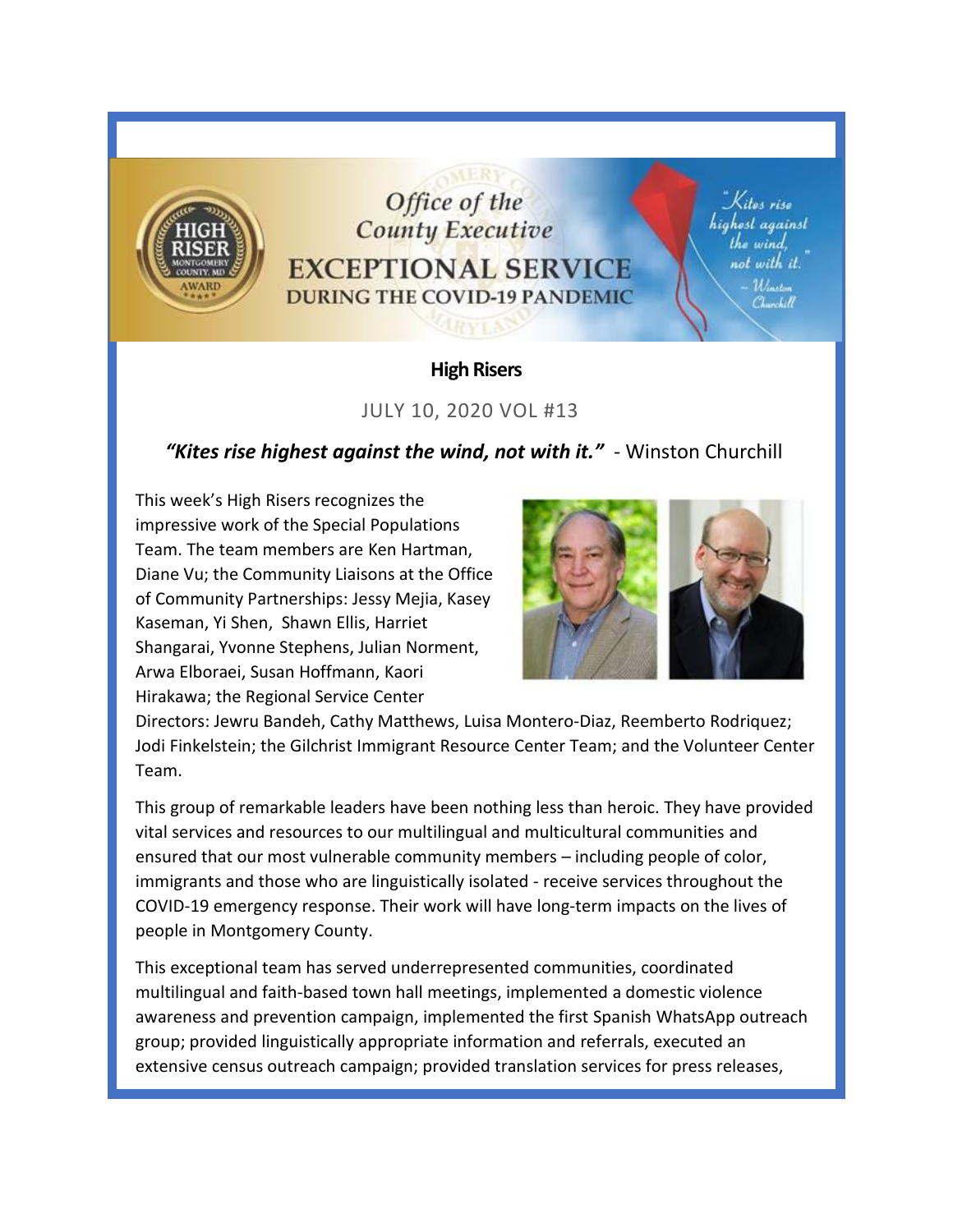informational graphics and emergency public service information, coordinated volunteer efforts and more.

The can-do attitude and the willingness of these High Risers to serve at the highest level is inspiring. We continue to be humbled to work alongside such dedicated professionals.

This is a turbulent and troubling time and many of our community members continue to need County services. As we always do, we will continue to serve and provide outstanding work. It is hard work and many of you have worked long hours, given up your weekends, missed out on opportunities, and are juggling family obligations and work demands. It can be an exhausting.

We encourage you to take time to take care of yourselves. As a team, we can cover whatever needs to be done so that you can take a break, breathe, and relax. Nothing is more important to our team than our employees. The work that we do is making a difference. Together we are strong. Keep us stronger by doing what you need to do to keep yourself healthy.

Thank you all. Stay safe and be well,

Marc Elrich, County Executive Andrew Kleine, Chief Administrative Officer

#### **HIGH RISER SPECIAL POPULATIONS TEAM LEADER KEN HARTMAN**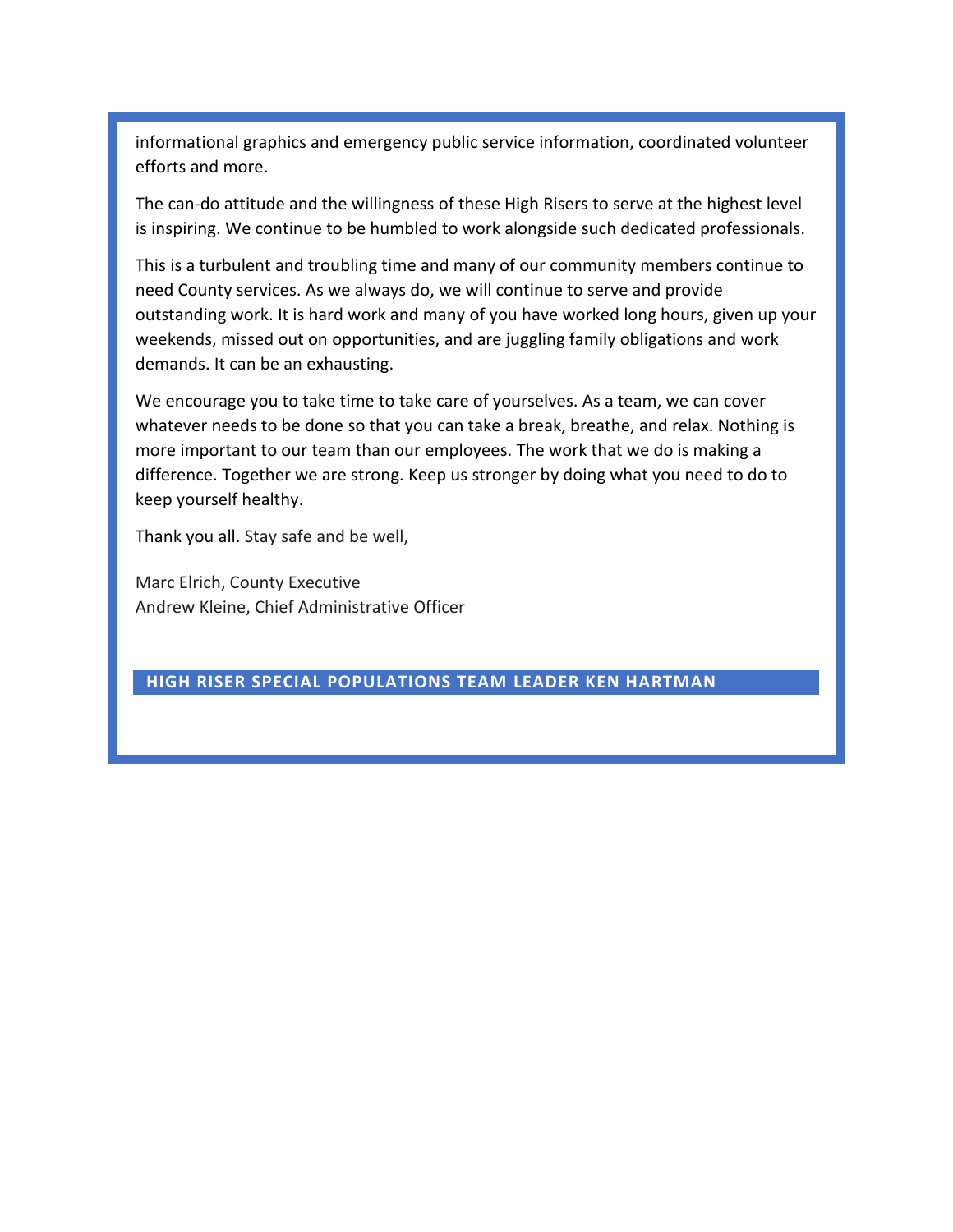

Bethesda Chevy-Chase Regional Service Director Ken Hartman leads the Special Populations Team who have worked around the clock to provide critical outreach to multicultural and multilingual communities. They have introduced many recent programs to ensure that underrepresented communities have access to program and emergency information.

A highlight of some of their activities include:

- Executing the County's first-ever Spanish and Amharic Community Town Halls.
- Creating the County's first internal Translations Unit, providing vital translations of important documents, including the COVID-19 website, press releases and infographics, in the County's top seven spoken languages.
- Implementing the County's first WhatsApp group in Spanish to provide residents notifications in Spanish from Montgomery County regarding COVID-19.
- Providing Census outreach at events such as food distribution sites to ensure a full and accurate count of everyone in the County.
- Providing linguistically appropriate information and referrals to programs such as Emergency Assistance Relief Payment and Montgomery County Public Health Emergency Grant program.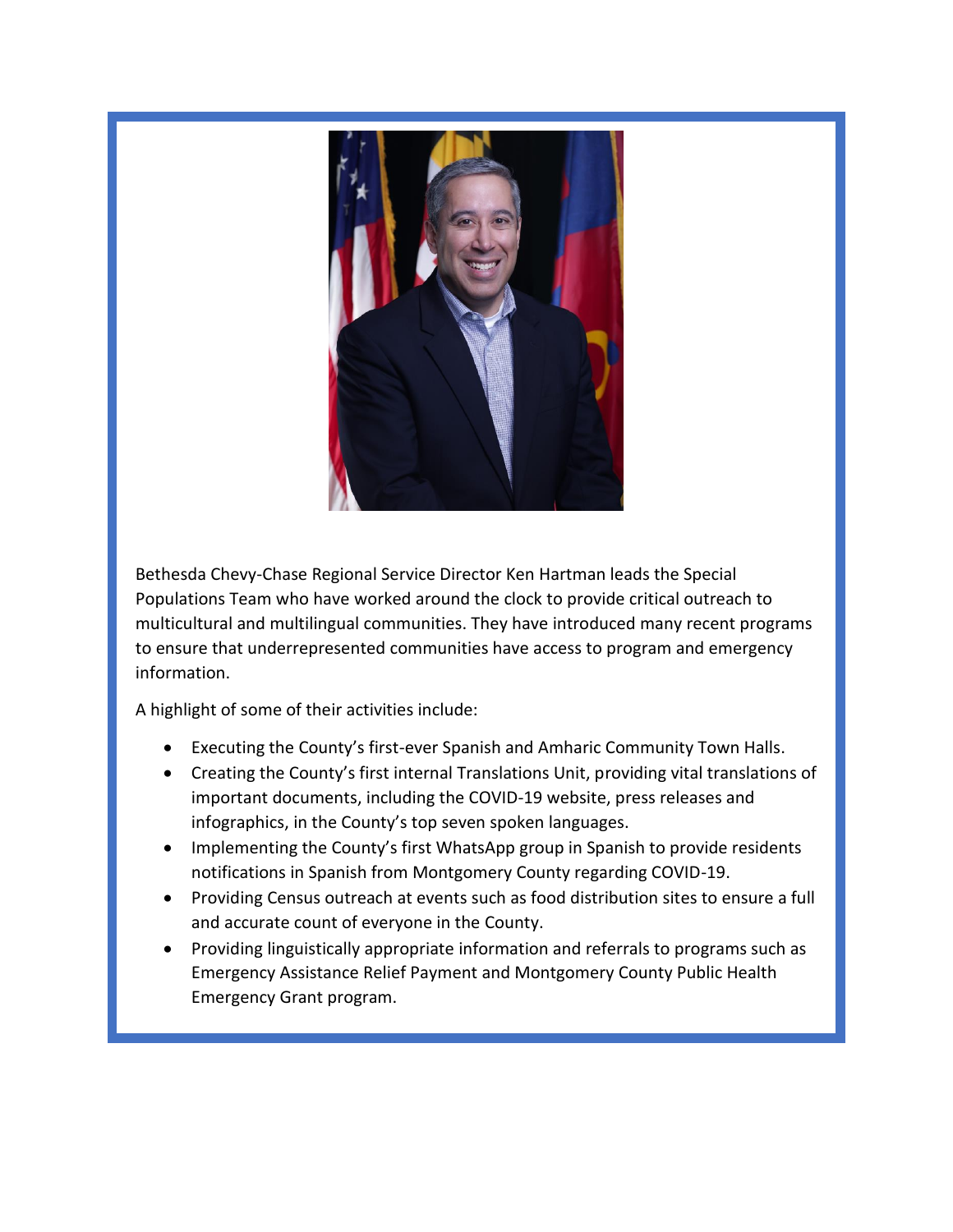Ken has worked tenaciously and persevered through unforeseen challenges to work toward the goal of ensuring that the County's most vulnerable residents have access to health, safety and sustenance.

His strong work ethic and unwavering commitment to expect greatness has ensured that thousands of residents seriously hurt by COVID-19 had access to services.

Ken's work has made a lasting difference for many underserved multilingual and multicultural communities.

#### **HIGH RISER DIANE VY NGUYEN-VU**



Diane Vy Nguyen-Vu, the director of the Office of Community Partnerships (OCP), leads the team comprised of the Community Liaisons (African-American, African, Asian, Caribbean, Interfaith, Latino and Middle Eastern), the Gilchrist Immigrant Resource Center, 2020 Census Team and the Volunteer Center. The team has met daily, six or seven times a week since February and has worked around the clock to provide multilingual and multicultural outreach, connecting communities to services and recruiting volunteers.

Diane's passions are community engagement, respect, compassion, equality, community service and working hard to build opportunities. The focus of OCP is to strengthen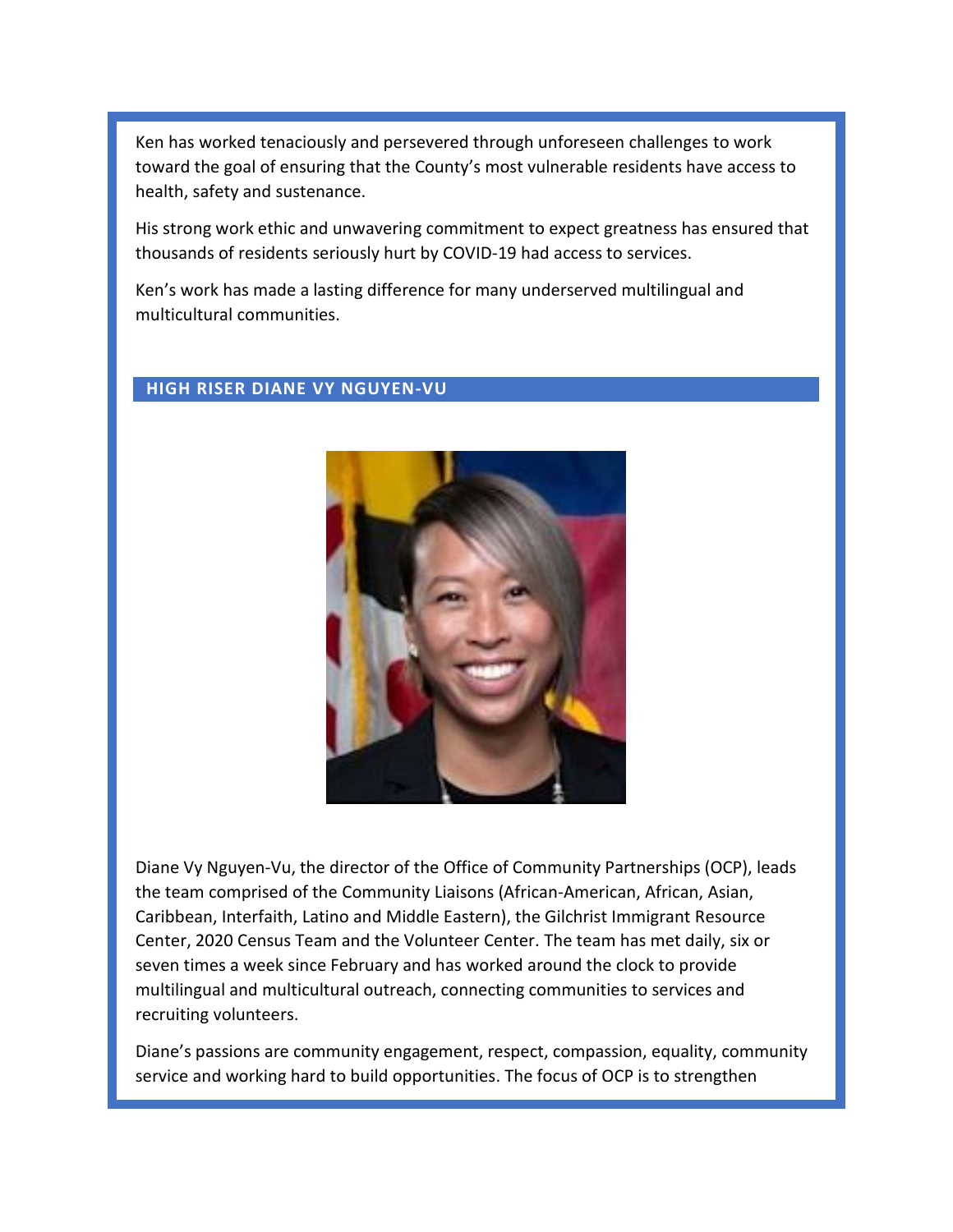relationships between the County government and the communities it serves, with special focus on underserved and emerging communities and our community members in need. The OCP serves as a bridge builder between the County government and communities to eliminate barriers such as race, ethnicity, income, and religion.

Diane joined OCP in 2012 as the liaison to the Asian Pacific American and Middle Eastern communities and Language Access Coordinator. She was appointed just weeks after County Executive Marc Elrich was elected. County Executive Elrich described Diane as an indefatigable force in our County, crucial to helping County Government understand, address, and meet the needs of our diverse community while strengthening the County by connecting our dynamic population with necessary resources so all may thrive here.

#### **HIGH RISER JESSY MEJIA**



Jessy Mejia serves as the County's Latino Liaison with the Office of Community Partnerships. Throughout the COVID-19 emergency response, Jessy fiercely worked around the clock to stay connected with the Latino community and to implement new strategies to provide emergency information and resources in Spanish.

Jessy coordinated Latino community town halls meetings which gave an opportunity for community members to hear directly from County Executive Marc Elrich and other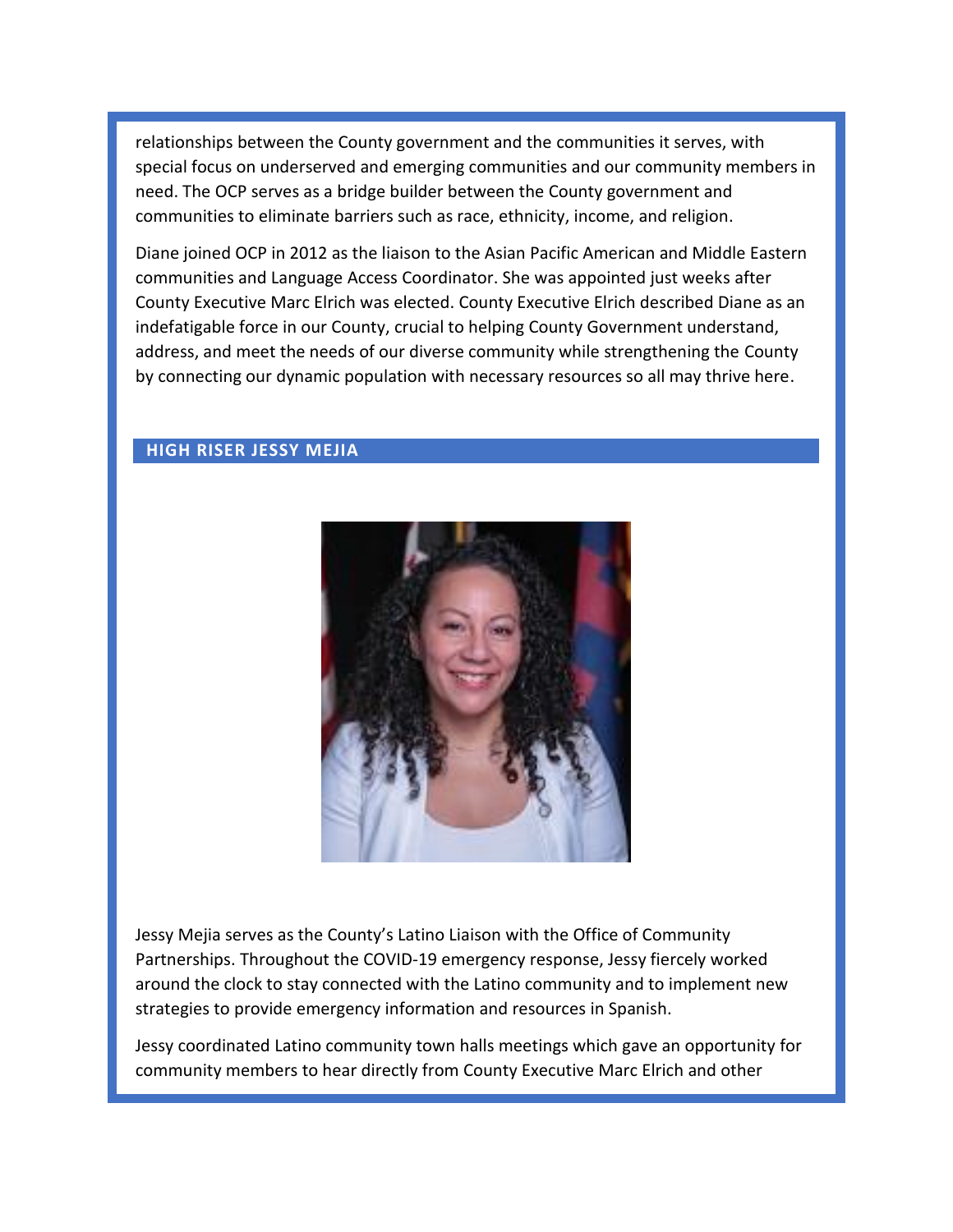community leaders about what was happening with the County's COVID-19 emergency response. Jessy's work connected thousands of community members with vital resources.

Jessy created the County's first Spanish WhatsApp group. This provided another innovative way to improve community and outreach to individuals with limited English proficiency.

#### **HIGH RISER KASEY KASEMAN**



Kasey Kaseman serves as the Interfaith Liaison with the Community Liaison Community Engagement Cluster of the Office of Community Partnerships. Throughout the pandemic, Kasey has forged partnerships to accomplish collectively more than any one individual, department or institution can do alone.

Kasey facilitated and hosted a series of town hall sessions with faith-based communities to openly discuss the needs that individuals and families experienced due to the COVID-19 emergency. The meetings served to bring the community together with the decision makers to provide a better understanding of the Executive Orders as it relates to the faith community. The virtual gatherings made possible a meaningful dialogue to help the County better understand the many needs and concerns of its residents who are part of the County's faith-based communities.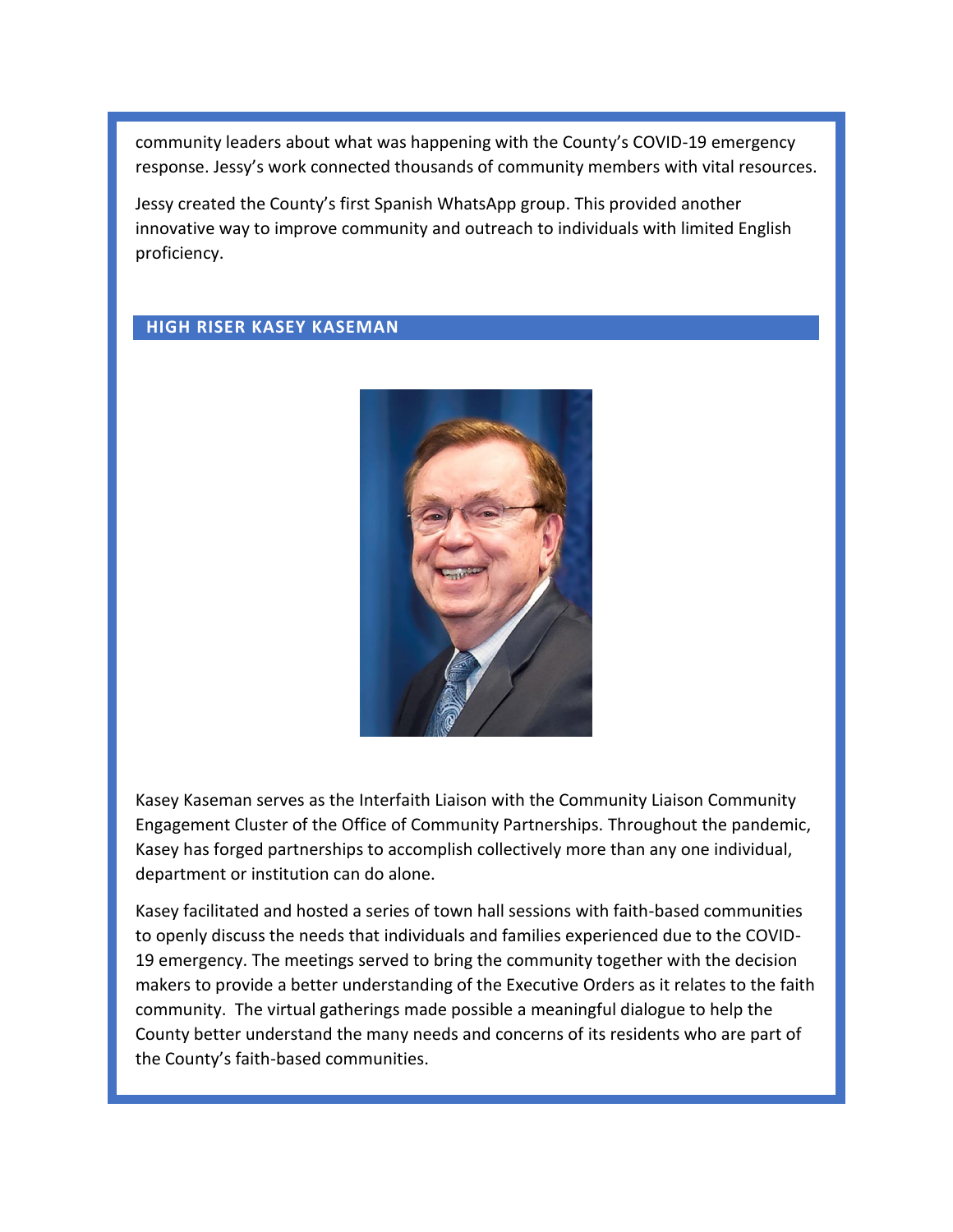In addition to the town halls, Kasey has provided numerous outreach methods to share information such as website resources and information, updated and contemporary newsletters, advisory groups meetings, and more.

#### **HIGH RISER YI SHEN**



Yi Shen works as the Asian Liaison with the Office of Community Partnerships. To help keep a strong connection with the Asian communities, Yi has held multiple virtual meetings to connect and engage with community members.

Yi played an integral leadership role in organizing town halls with Asian communities to address hate/bias incidents, public safety and COVID-19, food resources, and emergency grants. Yi's work assisted the County to better understand how COVID-19 is impacting the Asian community and provided an opportunity for community members to ask questions directly to County leadership.

Yi played a pivotal role in helping the County secure a donation of 20,000 masks from Montgomery County's China Sister City of Xi'an; these masks have assisted in mitigating the spread of COVID-19.

#### **HIGH RISER SHAWN ELLIS**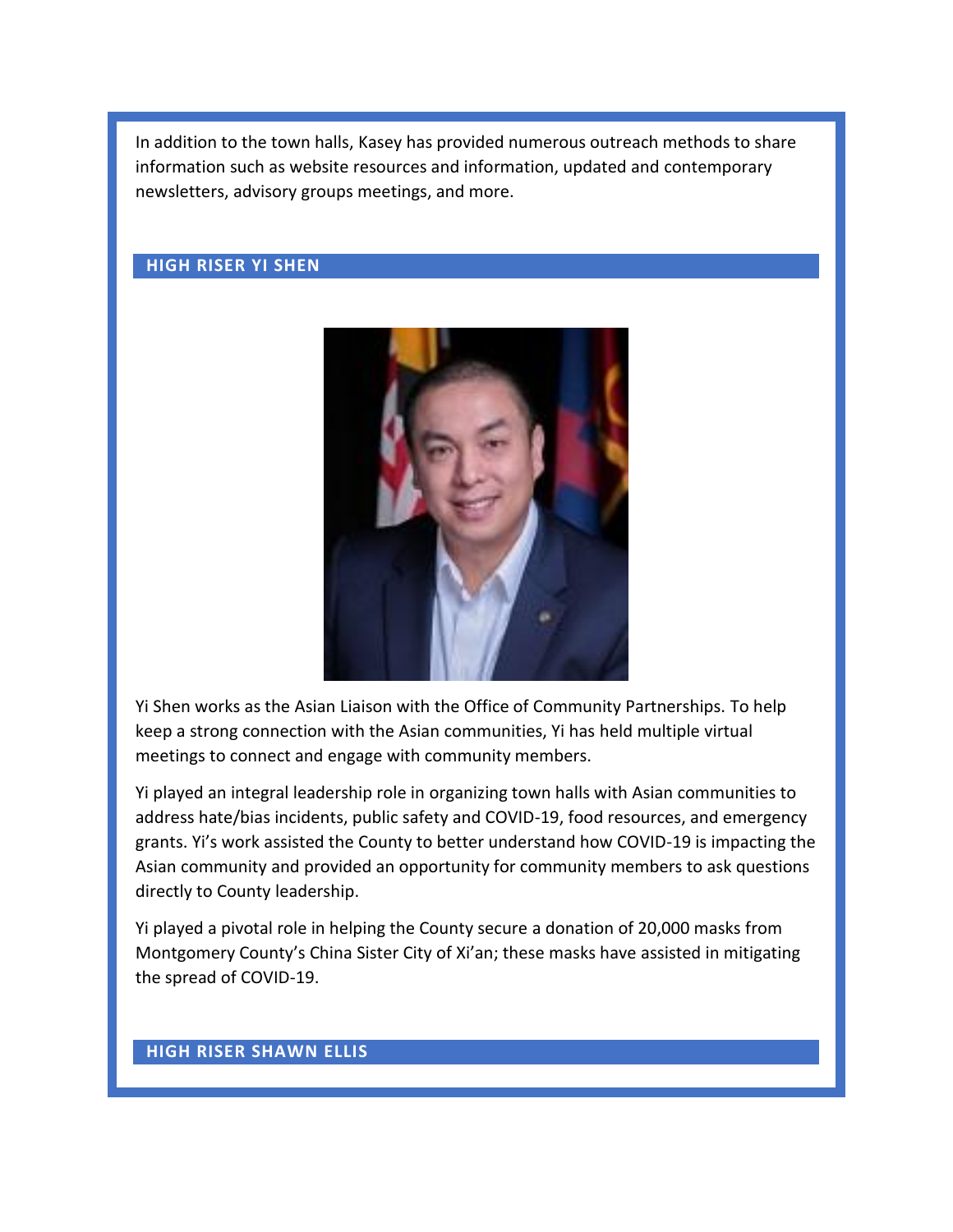

Shawn Ellis is the 2020 Census Manager for the County. The Census Team's outreach plan was significantly disrupted by COVID-19 as there could be no in-person outreach or interactions. During the time without door-to-door outreach, Shawn strategically pushed forward the message of the importance of the census through available online and virtual channels. His messaging reiterated that privacy was protected and that the census could be completed online or via phone.

Shawn's work with stakeholders across government, nonprofits, philanthropy and jurisdictions to reimagine Census outreach will help ensure that Montgomery County is accurately represented, and traditionally undercounted communities will receive all available funds for necessary services. Shawn's tireless work will have a lasting impact on the County for decades.

#### **HIGH RISER SUSAN HOFFMANN**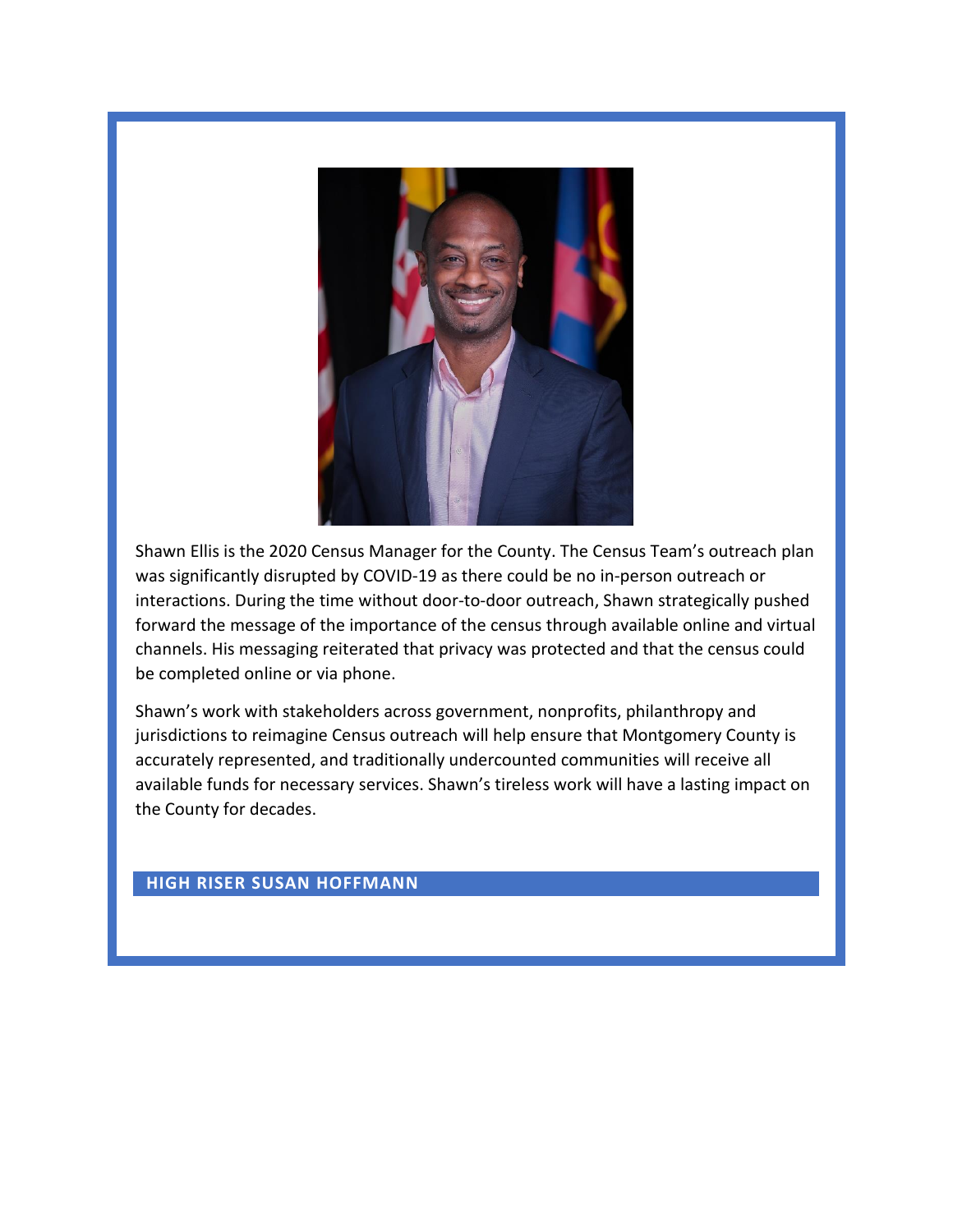

Susan Hoffmann is the Development Manager of the Fund for Montgomery in the Office of Community Partnerships. Thanks to private financial support from businesses, foundations, and individuals, the Fund is an effective nonprofit provider of support to Montgomery County which has a measurable impact within the community.

Throughout the COVID-19 pandemic, Susan worked closely with Shawn Ellis to develop and implement a multifaceted census marketing campaign tailored to multilingual and multicultural communities. Susan's work to reach traditionally underrepresented communities will help to ensure a full and accurate count of everyone in Montgomery County.

#### **HIGH RISERS KAORI HIRAKAWA**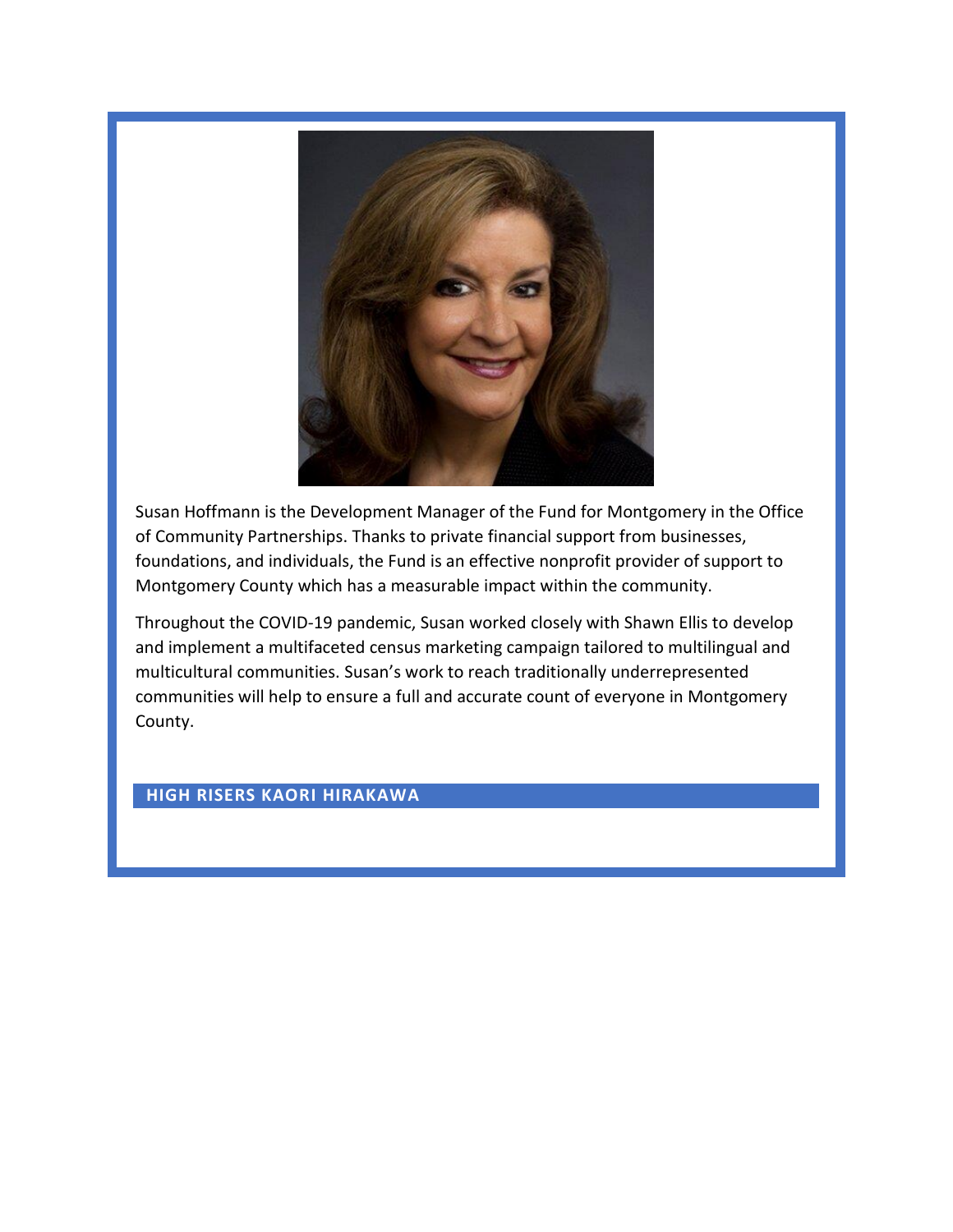

Kaori Hirakawa is the program manager of the County's Gilchrist Center for Cultural Diversity. In addition to the work that Kaori does to provide services to community members, she took on the role of managing the newly formed Translations Unit. She guided the direction of the unit making it possible for more than a thousand translations. Kaori's work ensured that educational information and safety messages were available to limited-English-proficient communities disproportionately impacted by COVID-19.

#### **HIGH RISERS TRANSLATIONS UNIT**

The newly formed first-ever County internal Translations Unit included 20 certified multilingual employees from multiple county departments, who without hesitation stepped into the new role of providing multilingual support during the COVID-19 emergency response. Their exceptional work ensured high-quality translations connected underserved communities with critical public-health services, information, and resources and laid the groundwork for the County's translations for years to come.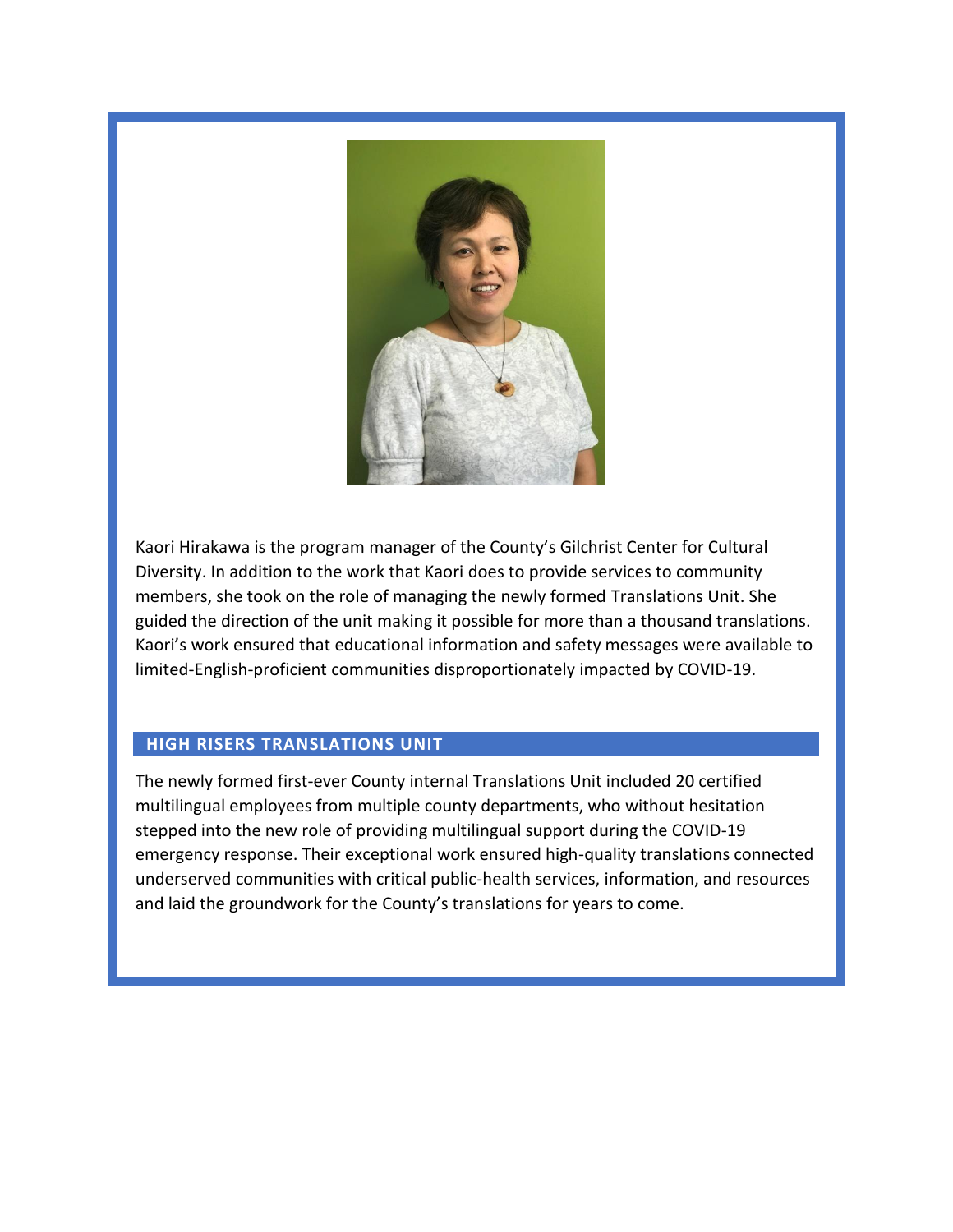

**HIGH RISERS GILCHRIST IMMIGRANT RESOURCE CENTER TEAM**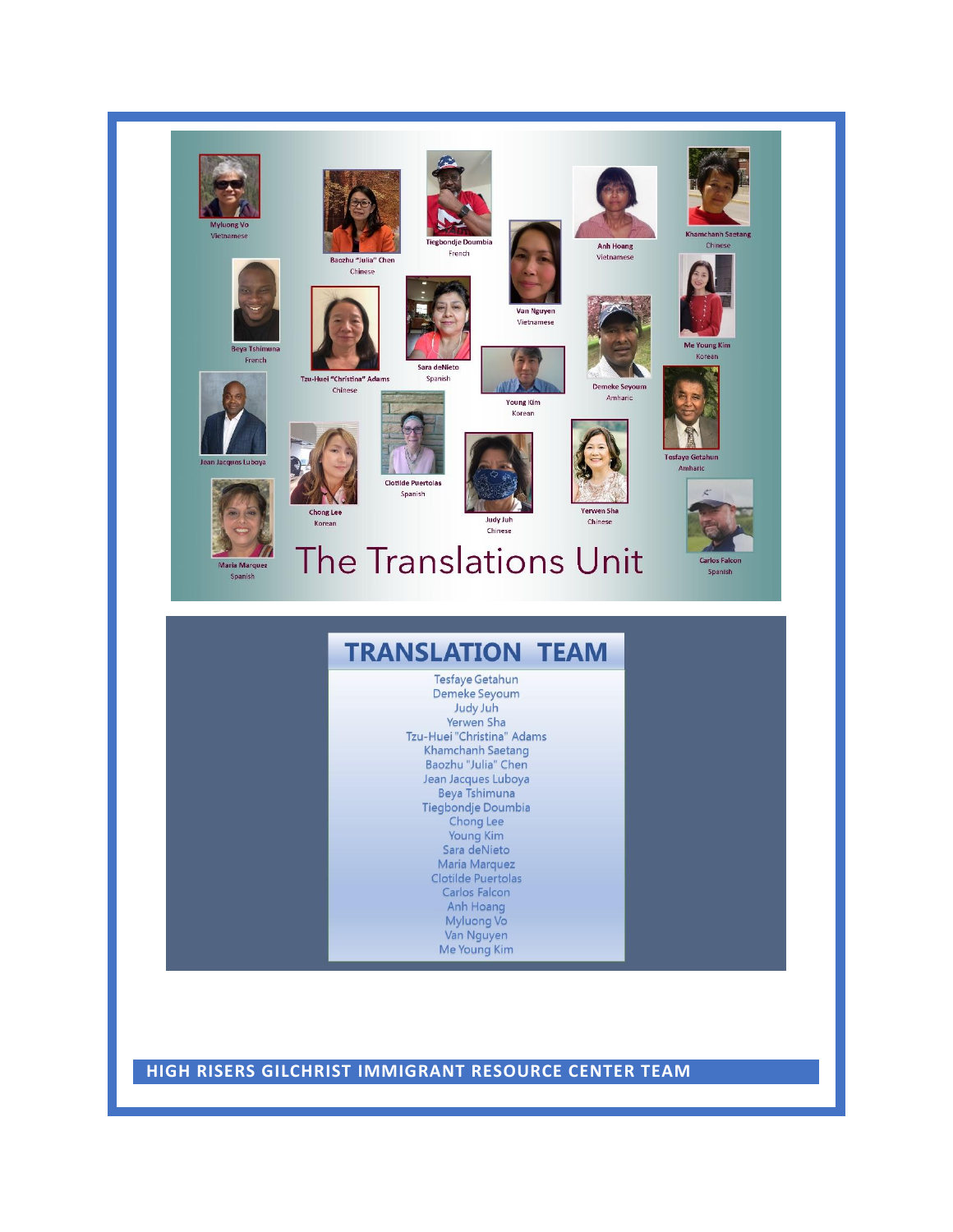

During the COVID-19 emergency response, the Gilchrist Immigrant Resource Center Response Team has minimized the impacts of COVID-19, particularly for immigrants and those who are linguistically isolated. Their commitment to serve and provide critical outreach to multicultural and multilingual communities connected thousands of people to critical services such as financial assistance, food and legal assistance.

## **HIGH RISERS VOLUNTEER CENTER TEAM**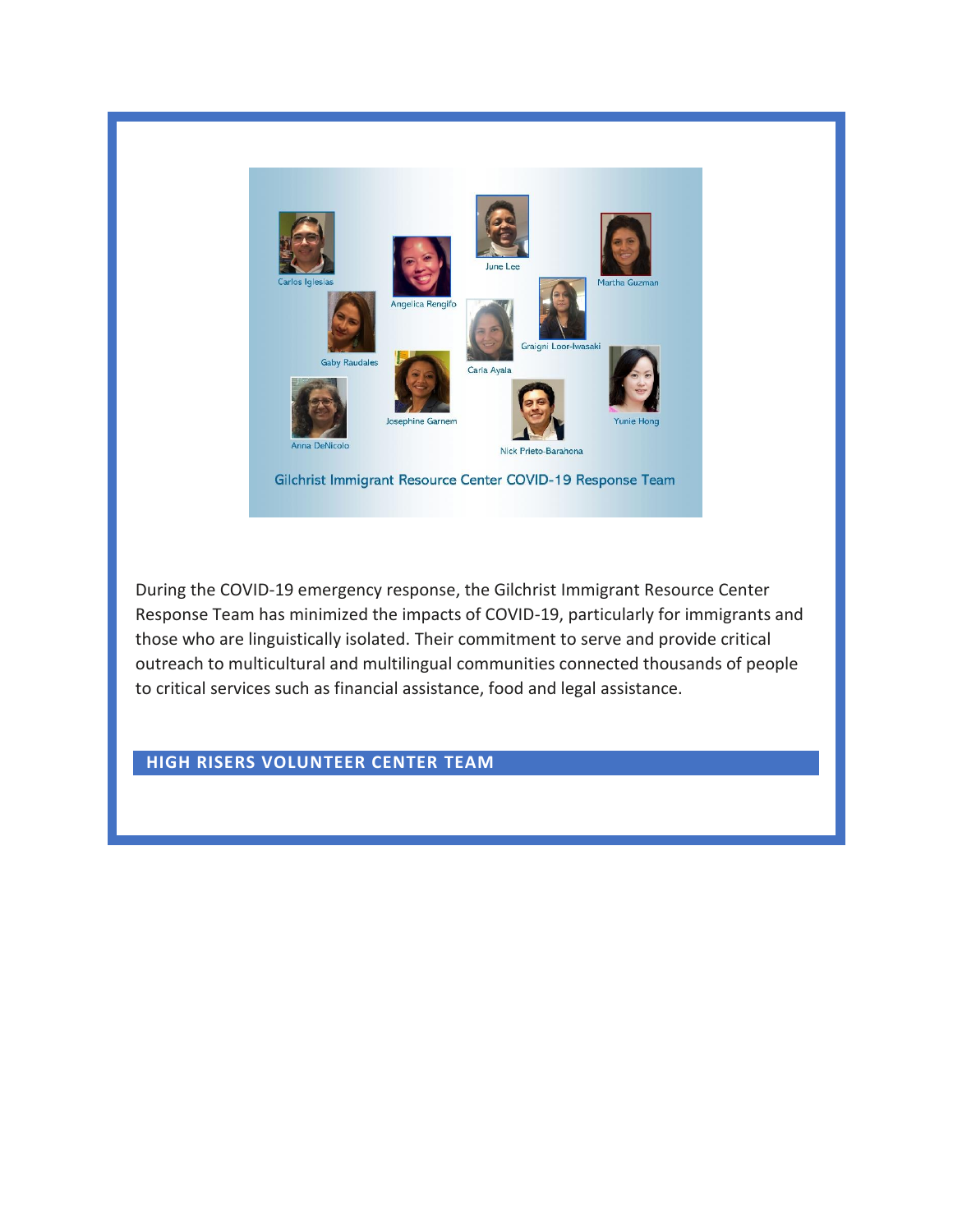

[Meet the Volunteer Center Team](https://web.microsoftstream.com/video/fde0fe31-6398-413b-a18b-dda62da4b818)

The Volunteer Center, under the direction of Molly Callaway, has mobilized volunteers and assisted in connecting community members with service opportunities. Whether it is aiding a food bank, assembling baby clothes or working to fill pet bowls, the Volunteer Center has been a reliable resource to help connect volunteers with purposeful volunteer opportunities throughout the pandemic.

The collaborations of the Volunteer Center with the Office of Emergency Management and Homeland Security and Food Security Task Force has connected thousands of volunteers with opportunities that have served many needs brought on by the COVID-19 emergency.

# Montgomery County<br> **VOLUNTEER CENTER**

**HIGH RISER JEWRU BANDEH**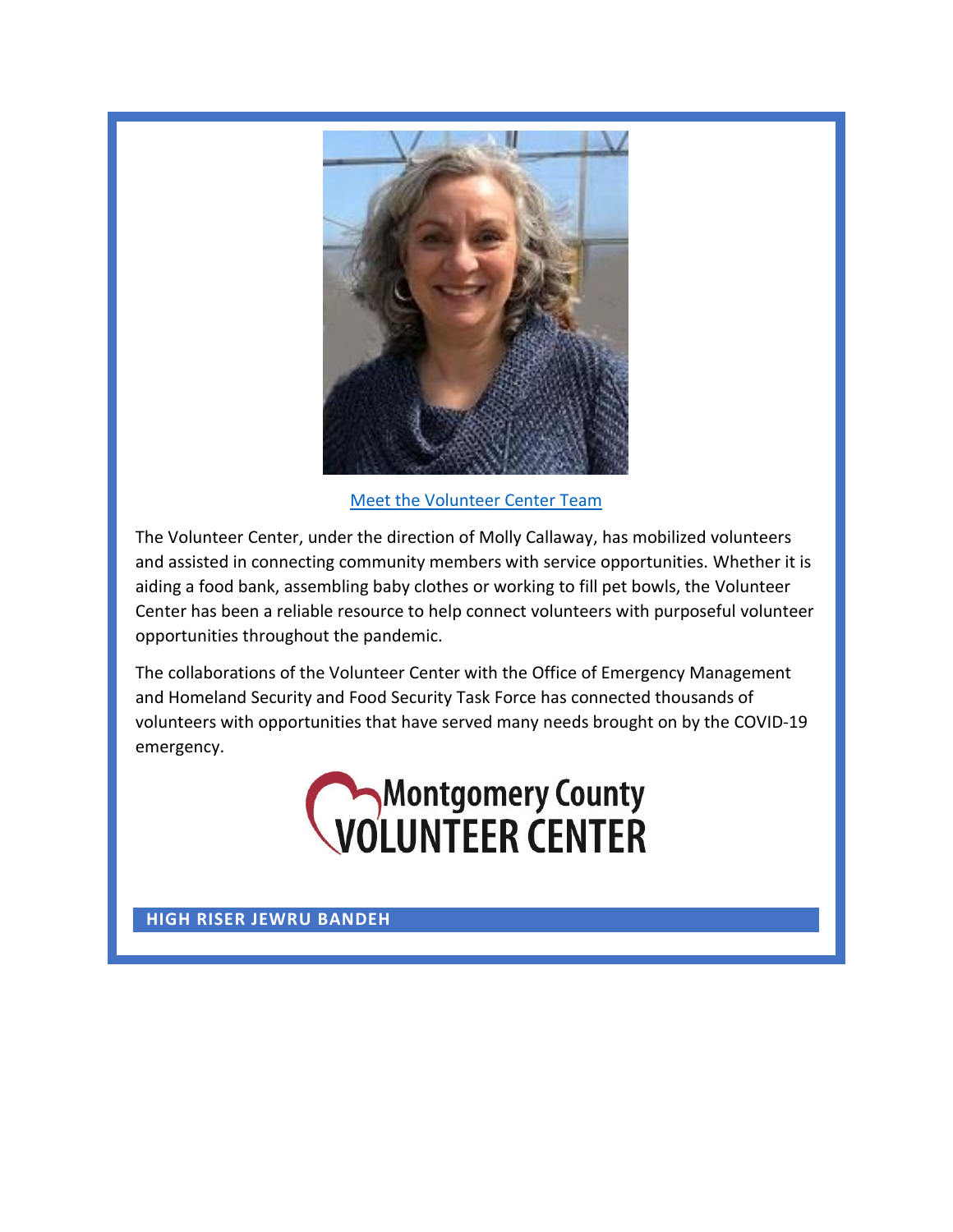

East County Regional Services Center Director Jewru Bandeh has worked throughout the pandemic organizing food drives and distribution programs. His work to assist the underserved community in East County has meant that many people had food on their table. He has made connections in a meaningful way to ensure that residents are aware of available services and know how to reach out and receive help.

Jewru's hard work to provide door-to-door census outreach will have a positive impact particularly for the African, African-American, Asian and Latino communities in East County for years to come.

#### **HIGH RISERS LUISA MONTERO-DIAZ, CATHY MATTHEWS & REEMBERTO RODRIGUEZ**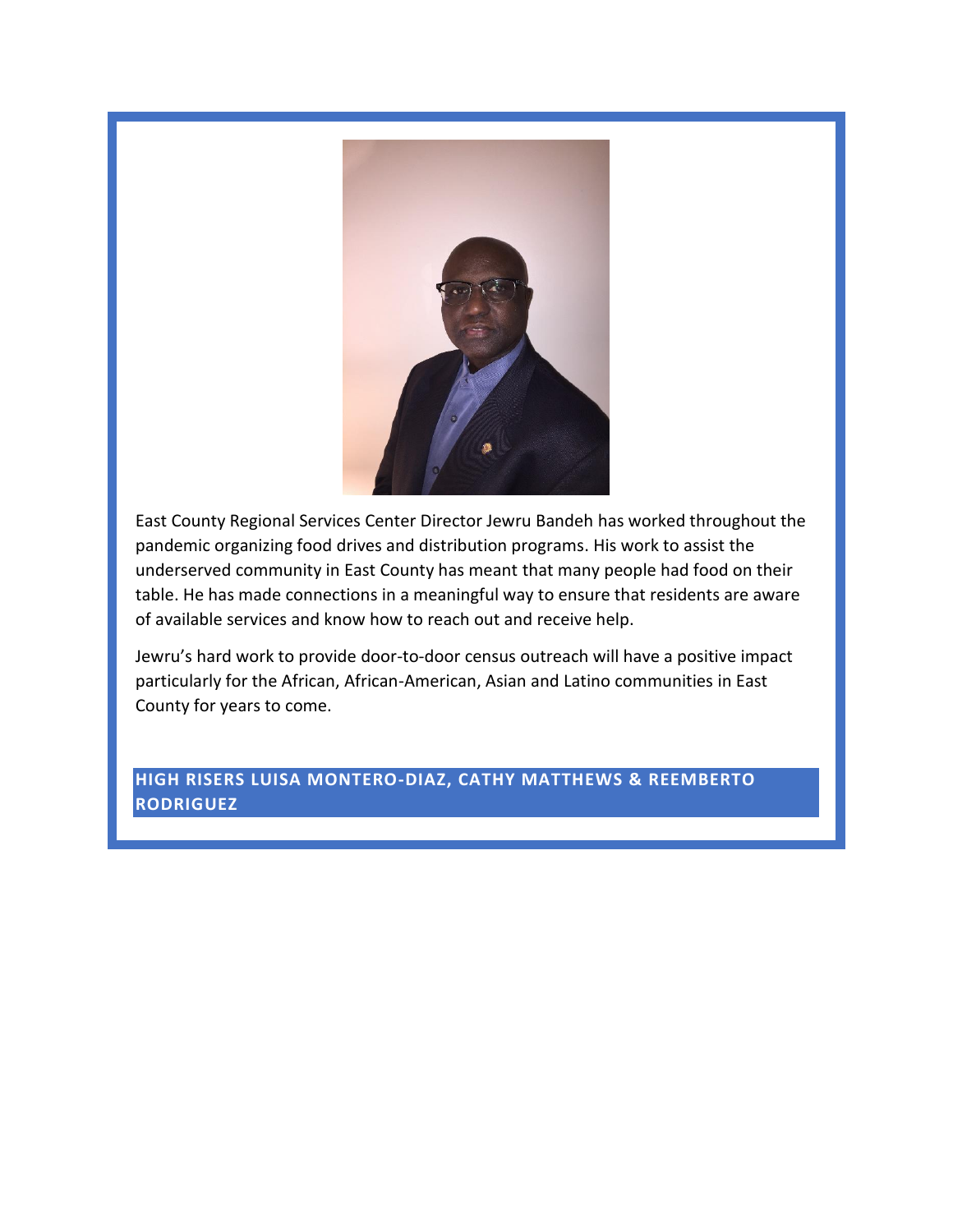

Before the County announced the County stay-at-home order the Mid-County, Silver Spring and UpCounty Regional Services Directors were on the streets supporting their community members by listening, planning and implementing programs and service.

Luisa Montero-Diaz serves the Mid-County region, Cathy Matthews serves the UpCounty region and Reemberto Rodriguez covers the Silver Spring region.

Regional Services Directors are well-established and connected within their community. They have relationships with community members and a pulse on what is happening in the region. When something as large and devastating as COVID-19 hits, the regional services directors are often the first to understand the hardship that their residents, businesses and nonprofits experience.

The team has assisted the County to get COVID-19 emergency messages to those who needed government services the most. They have collaborated with multiple departments to ensure that community members had access to COVID-19 testing and safety-net services. They have worked with partners to establish community HUBs and food distribution sites to provide tens of thousands of meals to those most in need.

Luisa, Reemberto, and Cathy have worked to assist businesses and nonprofits agencies to make sure that their organizations were aware of grants and County assistance programs.

#### **HIGH RISERS COMMISSION FOR WOMEN**